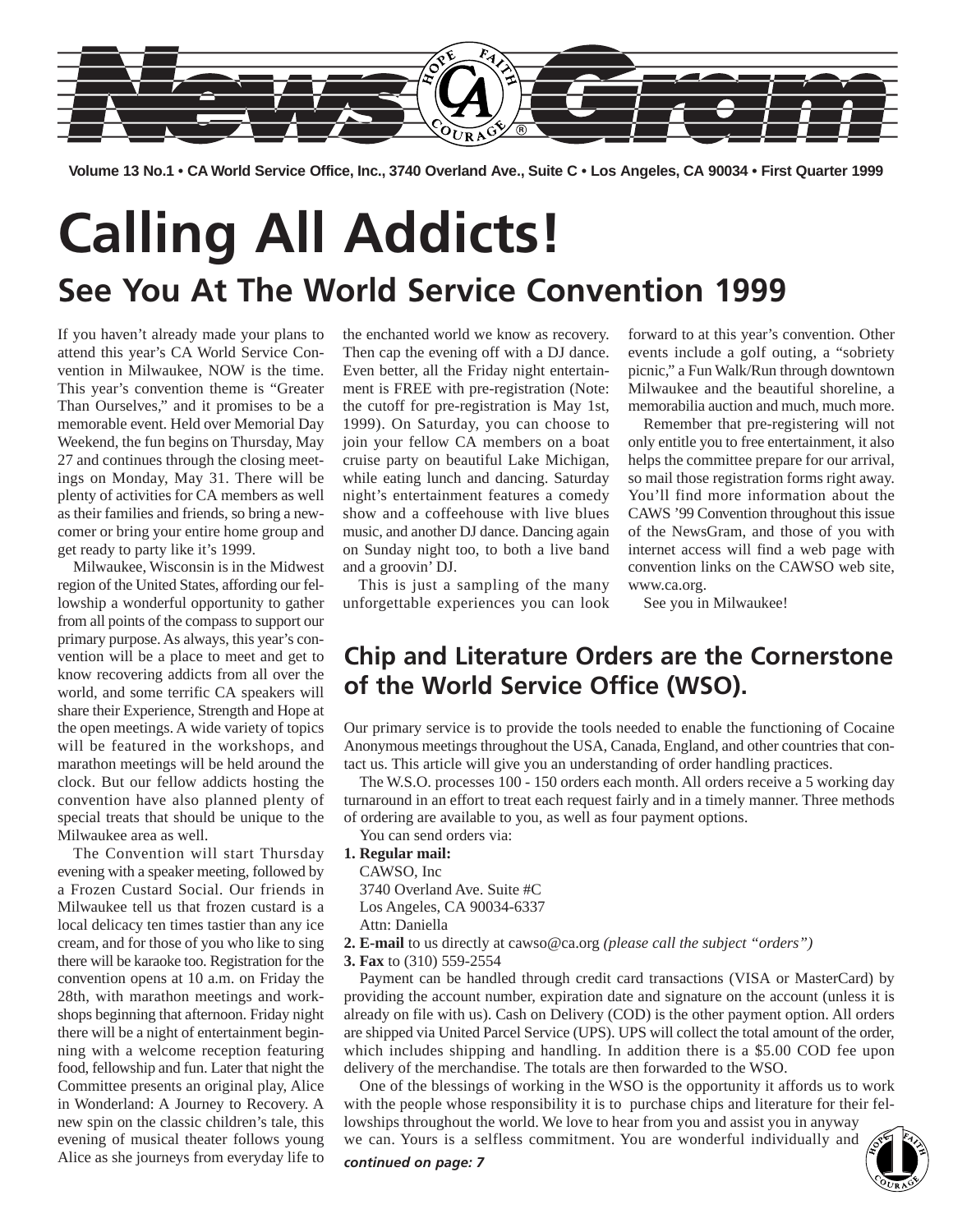### **CAWS Board of Trustees**

Walter J., Chairperson/Atlantic South Regional Trustee Baton Rouge, LA

> Susan T., WSO Trustee West Hills, CA

Meredith A., World Service Trustee Burbank, CA

> Barbara B., Trustee at Large New York, NY

Joe S., Pacific South Regional Trustee Orange, CA

Andy W., Pacific North Regional Trustee West Linn, OR

Steve A., Southwest Regional Trustee Tempe, AZ

Scott S., Midwest Regional Trustee West Allis, WI

Amy B., Atlantic North Regional Trustee New York, NY

### **CAWSO Board of Directors**

Scott S., Chairperson Los Angeles, CA

Jeff S., Vice-Chairperson Los Angeles, CA

Kevin M., Secretary Los Angeles, CA

Mary H., Director Culver City, CA

Steve E., Director Culver City, CA

Susan T., Director/WSO Trustee West Hills, CA

Meredith A., Director/World Service Trustee Burbank, CA

Joe S., Director/Pacific South Regional Trustee Orange, CA

> Joy H./Treasurer Los Angeles, CA

### **CAWSO Personnel**

Mary K. Hukill Office Manager

Joe Burleigh Office Assistant

Daniella Schuster Office Assistant

Ana Robles Shipping Coordinator

### **NewsGram Staff**

Steve E. **Editor** 

#### Mary K. Hukill Co-Editor

*"NewsGram" is a quarterly publication of the World Service Office of Cocaine Anonymous. It is intended solely for the information of members of the fellowship of Cocaine Anonymous. Any unauthorized publication or duplication is prohibited. Send all mail*

*to: NewsGram, c/o CAWSO, Inc., 3740 Overland Avenue - Suite C, Los Angeles, CA 90034, E-mail: cawso@ca.org, Fax (310) 559-2554* **2** *or call (310) 559-5833.*

## **A Note from the WSO**

Usually at this time of year we discuss the poor showing our Chips and Literature sales had in the last months of the previous year and how we hope that the 7th Tradition donations will somehow make up the difference. Not this time. Thank you Fellowship! We had one of the best winter quarters in memory and this was followed by solid 7th Tradition receipts in January 1999. We are now on track to complete some of the projects that usually wait until after the World Service Convention and Conference. Some of the difficulties that we have had in timely responding to requests and meeting deadlines of many types has occurred because of an antiquated computer system (antiquated at least in terms of computer years). We are now collecting information and bids on replacing aging equipment and updating the network system currently in place. Hopefully this project will be finished in the next two months. In conjunction with the purchase of the system for the CAWS conventions (thank you again Mike K. and the CAWS '99 committee) this will place the office in position to more rapidly respond to and meet the needs of the Fellowship. All this and Year 2000 compliance too!

The Newsgram is starting, with this issue, some new features. We have in these Notes talked about the Principles of Cocaine Anonymous and the Principles Medallions that are sold by the office. But there has been little discussion of the Principles themselves and what they mean to individuals within the Fellowship. This quarter we have set aside space to print thoughts or comments from the Fellowship on a specific Principle, in this case Honesty. We only ask that each writer keep it simple (and to the point). You can fax, e-mail or regular mail your comments to our beloved Editor Steve E. We all look forward to hearing from you. Oh, and next quarter the Principle will be Hope. It has also been suggested that, in addition to this Note, that the office staff prepare each quarter a piece on what it does and how it goes about handling the day to day activities of CAWSO. The section this quarter will discuss one of the main functions of the office: chip and literature orders.

The Newsgram editorial staff and certain Trustees are working diligently to map out the future of the Newsgram. If you have any ideas or comments please send them to Steve E. at the Office or e-mail Steve at CAWSO@ca.org. You may also direct any ideas or comments to Andy W. (Pacific North Regional Trustee), Walter J. (Atlantic South Regional Trustee and current chairman of the World Service Board of Trustees) or Amy B. (Atlantic North Regional Trustee).

Please note in the mailing addresses area of the Newsgram the P.O. Box number for contacting the Trustees directly. Any communications sent to that P.O. Box are retrieved by the Trustees and are never retrieved or opened by office staff or WSO Board members.

As always the Newsgram needs your contributions of poetry, writings about Traditions, Concepts, Steps, Principles, and personal recovery.

We hope that all of our readers are having a peaceful and serene New Year. We especially hope that you are making your plans to attend the CAWS '99 World Service Convention in Milwaukee. Be sure to check out CA's Web site at ca.org for the latest on the Convention. *The Office*

### **Attention: CA Hotline Chairs**

If your hotline number covers other area codes, please let the World Service Office know. The other area codes will be added to your hotline number for referencing purposes in the 800 # computer. Please phone (310) 559-5833, Fax (310) 559-2554 or e-mail cawso@ca.org.

--------------------------------------The NewsGram is always looking for submissions! If you have ideas, cartoons, poems, stories or any other recovery or service related material that you would like considered for publication in future issues of the NewsGram, please forward with written permission and your original work to: NewsGram Editor, c/o CAWSO, Inc., 3740 Overland Avenue - Suite C, Los Angeles, CA 90034. Remember, we receive a lot of contributions, so your submission may not be selected, or at least not right away. You may see it in an upcoming issue!

Name \_\_\_\_\_\_\_\_\_\_\_\_\_\_\_\_\_\_\_\_\_\_\_\_\_\_\_\_\_\_\_\_\_\_ Phone Number ( )\_\_\_\_\_\_\_\_\_\_ Address \_\_\_\_\_\_\_\_\_\_\_\_\_\_\_\_\_\_\_\_\_\_\_\_\_\_\_\_\_\_\_\_\_\_\_\_\_\_\_\_\_\_\_\_\_\_\_\_\_\_\_\_\_\_\_\_\_\_\_\_\_\_

City \_\_\_\_\_\_\_\_\_\_\_\_\_\_\_\_\_\_\_\_\_\_\_\_\_\_\_\_\_\_\_\_ State\_\_\_\_\_\_\_\_ Zip \_\_\_\_\_\_\_\_\_\_\_\_\_\_ I herby give CAWSO, Inc., and NewsGram express permission to reprint my original work entitled: \_\_\_\_\_\_\_\_\_\_\_\_\_\_\_\_\_\_\_\_\_\_\_\_\_\_\_\_\_\_\_\_\_\_\_\_\_\_\_\_\_\_\_\_\_\_\_\_\_\_\_\_\_\_\_\_\_\_\_\_\_\_\_\_\_\_\_\_

in any future publication. I understand materials submitted may be edited for publication or may not be used, at the discretion of the Editors. Original work cannot be returned. All future publication rights remain those of author.

-----------------------------------

Signature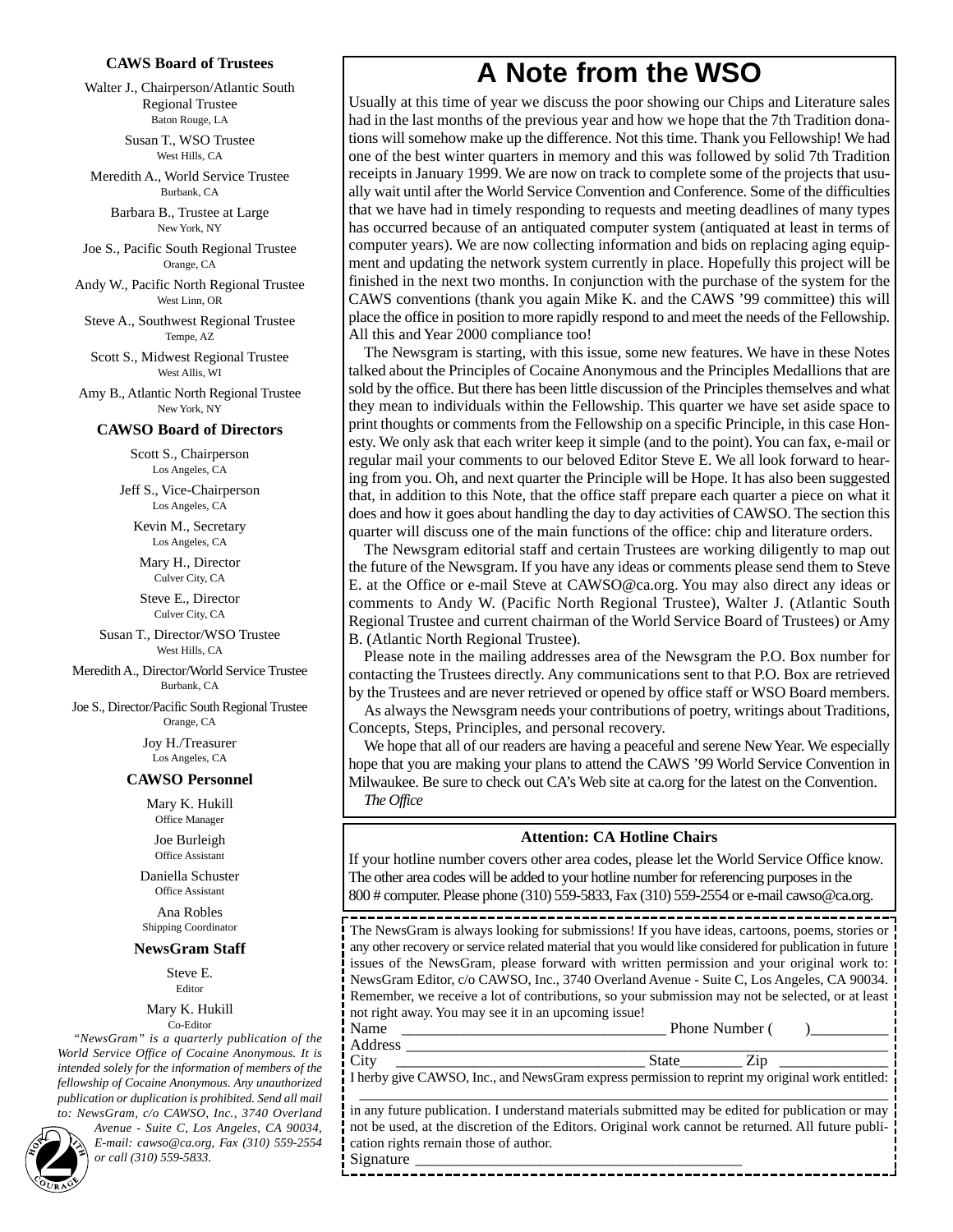# **CALENDAR OF EVENTS**

# **May 27th-31st, 1999**

## **GREATER THAN OURSELVES**

15th Annual Cocaine Anonymous World Service Convention Milwaukee Hilton: for reservations call (414) 271-7250 or (800) HILTONS. Ask for CAWS '99 Convention rate. Room reservation cut-off is May 2, 1999. Contacts: Marty G. (414) 744-1546, Joanne G. (414) 524-7801 or Karmen K. (414) 545-0372

## **June 12th &13th, 1999**

UNITY DAYS X1-OUR COMMON BOND The Weston Plaza. 1350 Blue Lakes Blvd. N., Twin Falls, Idaho 83301

For rooms reservations call hotel at 1-800-333-7829 Contacts: Rose J. (208) 734-5807 or Susan T. (208) 734-7242

## **July 2nd-5th, 1999**

NEW YORK AREA SUMMER CONVENTION Holiday Hills Conference Center, Pawling, New York Contact: CANY Office (212) 929-7300

## **July 2nd-5th, 1999**

13th Annual Arizona Area Convention Embassy Suites Hotel, 2577 W. Greenway Rd. Phoenix, AZ 1-800-527-7715 Contacts: Randall O. (602) 951-6133, Audra F. (602) 203-3493 Early Registration 6/1/99

## **July 16th-18th,1999**

CELEBRATING 10 YEARS OF COCAINE ANONYMOUS IN ARKANSAS City Center Plaza Hotel. 617 S. Broadway, Little Rock, Arkansas 72201 Contacts: Sonny M. (501) 955-2082 or Norith E. (501) 568-323

### **July 30th-August 1st, 1999**

2ND ANNUAL ALBERTA AREA CONVENTION, in Edmonton, Canada. Contacts: Paulette F. (403) 456-4206 or Parcy O. (403) 435-9345. Golf Championship Tournament.

## **August 13th-15th, 1999**

13TH QUEBEC REGIONAL BILINGUAL CONVENTION OF CA Institut d'hotellerie du Quebec at Montreal, Quebec, Canada Contacts: Gaetane L. or Suzy L. (514) 527-0657

## **August 20th & 21st, 1999**

2ND MONROE District Anniversary Travelodge, 2102 Louisville Ave., Monroe, LA. (318) 325-5851 Contact: James L. or Shawn M. (318) 387-3481 or Steve V. (318) 396-7235

## **September 10th-12th, 1999**

CANOLA '99 3rd Ever District Service Convention Landmark Hotel New Orleans, LA. For reservations call 1-800- 277-7575. Room reservation cut-off date is August 15th, 1999 Contact: Cindy R. (504) 486-6712 or e-mail at no2caine@yahoo.com

### **September 30th-October 3rd, 1999**

ROCKIES X CONVENTION. Recovery in the Rockies. The Yarrow Hotel, Park City, UTAH Contacts: Debbie P. (801) 612-0375 or William H. (801) 269-9654 Web Site: www.caofutah.com

### **October 8th-10th, 1999**

WASHINGTON STATE CA CONVENTION Holiday Inn, Everett, WA. 1-800-465-4329

## **November 5th-7th, 1999**

11th ANNUAL MIDWEST REGIONAL CONVENTION Radisson Hotel Cleveland Southwest, 7230 Engle Road, Middleburg Heights, OH 44130. 1-800-333-3333. Contacts: Terry B. (216) 231-1517, Denisse D. (216) 475-6035 or Rick D. (216) 281-5504

*If you are having a Regional, Area or District Cocaine Anonymous Event, please let us know. We can list your event in the NewsGram. Submission deadline is 30 days prior to the publication of each NewsGram. Publication dates are: February 1, May 1, August 1, and November 1. We will publish up to a year in advance, and continue the listing until the event. Submissions will be published at the discretion of the editor and/ or the World Service Office Board of Directors.*

### *Submissions should be made to:*

*ATTN: The NewsGram c/o CAWSO, Inc. 3740 Overland Avenue – Suite C. Los Angeles, CA 90034-6337 (310) 559-2554 FAX* 

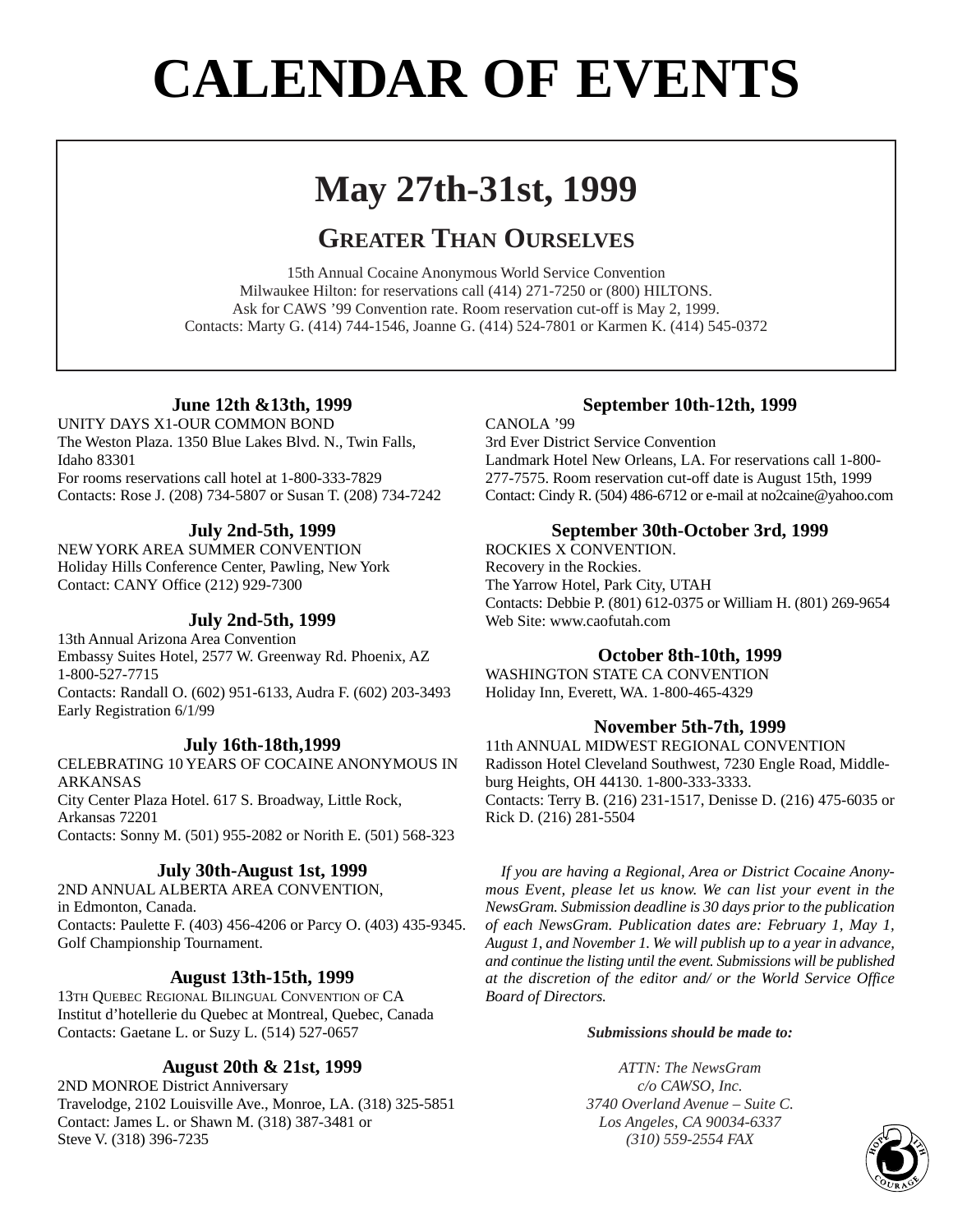## **CAWS '99 Announcements:**

Marathon Meeting leads are going fast, so you need to sign up now. Call Jose V. at (414) 329-1188 or e-mail us.

For all you golfers that want tee times during your stay give Jim L. a call at: (414) 255-9232.

Looking for memorabilia to take home with you? We've got you covered! Creative and colorful designs are in store for you. Our memorabilia will blow you away so order it now or buy as soon as you arrive, before it's all gone.

We Need Your Memorabilia Donations, Now! New, used whatever you have, we want it. Please send it to: CAWS '99 P.O. 14633 West Allis, WI 53214

The Raffle That Will End All Raffles (Really): For \$5 a ticket you have a chance to win a brand-new motorcycle – you can't beat that. For more ticket info call Kathy H. at (414) 785-1192. You don't need to be present to win, but you do have to take care of the taxes and getting it home.

Anyone that has any Special Needs please contact Steve W. at: (414) 259-1469.

We have gathered a diverse group of speakers from around the world for your enjoyment. You have to be here to hear and see them. Don't miss it! We're not telling who they are, so you'll need to come find out for yourself.

# **Then and Now**

### **By David L., Southern Ontario Area**

We arrived here damaged, suffering and in pain. My damage was different from yours, my suffering was different from yours, my pain different as well. Yet we both ended up here – in the same place ... of loneliness, fear, disappointment, hopelessness, and grief.

What got us here was different – and yet the same. What keeps us here is fear, and pain, and hope. Why we got here; how we got here; how long we stay here …

It doesn't matter. Just that we're here. We are different, you and I, and we are the same.

We cannot return to the past to correct the mistake made by ourselves and others. We cannot go back and right the wrongs done both to us and by us. We cannot return to "then" and make well the injustices of our younger lives, relationships and experiences, our attempts to live in the world.

What we can, and must do is to start anew – today. We go forward from NOW – FREE! The journey we are starting is LIFE! And we can start our lives free from that old pain, that old suffering, that guilt and shame and damage. Not by denying it but rather by accepting and embracing it as we would a long time acquaintance that we know we may never see again.

Guilt, shame, fear, disappointment, sorrow … we know well that we may meet again some day. But until that day we shall be walking our new path, and our companions on that journey of New Life have been promised to us; their names are Hope, Faith, and Courage. And with these new companions come… slowly, slowly… peace, true happiness, pleasure, joy, and love.

And we will walk this path together, you and I, because we are here, we are now, we are together in this moment. Even though our steps may falter, our resolve may weaken, our fears may arise… together we are strong.

And there will be times when I carry you, and there will be times when you carry me, and times those times, when we walk together side by side, heads high, into that curious, unknown, bright future.

*Wonderment and Joy.*

## **Where to Write:**

**CAWS, Inc.** Board of Trustees P.O. Box 492013 Los Angeles, CA 90049-8013 **CAWSO, Inc.** Board of Directors 3740 Overland Avenue - Suite C Los Angeles, CA 90034-6337

**ATTN: NewsGram Editor** c/o CAWSO, Inc. 3740 Overland Avenue - Suite C Los Angeles, CA 90034-6337

*The NewsGram presents experiences and opinions of Cocaine Anonymous members. The opinions expressed herein are those of the individual contributors and are not to be attributed to nor taken as an endorsement by either Cocaine Anonymous or the NewsGram.*

# **Subscribe to the NewsGram!**

Subscriptions are now being accepted for the NewsGram. For the low, low price of \$10.00 per year, you can receive each copy of the NewsGram before your friends. Before your group. Before your neighbors.

Complete the form below, and send your check, money order, or credit card information, and worry no more about finding a NewsGram!

|        | I have enclosed my:                                      |                                       |
|--------|----------------------------------------------------------|---------------------------------------|
|        | $\Box$ Check $\Box$ Money Order $\Box$ MasterCard/Visa # |                                       |
|        |                                                          |                                       |
|        | Name:                                                    |                                       |
|        | Street Address or P.O. Box:                              |                                       |
|        | City:                                                    | State: __ Zip/Postal Code: __________ |
|        |                                                          | Country:                              |
| OURASY |                                                          |                                       |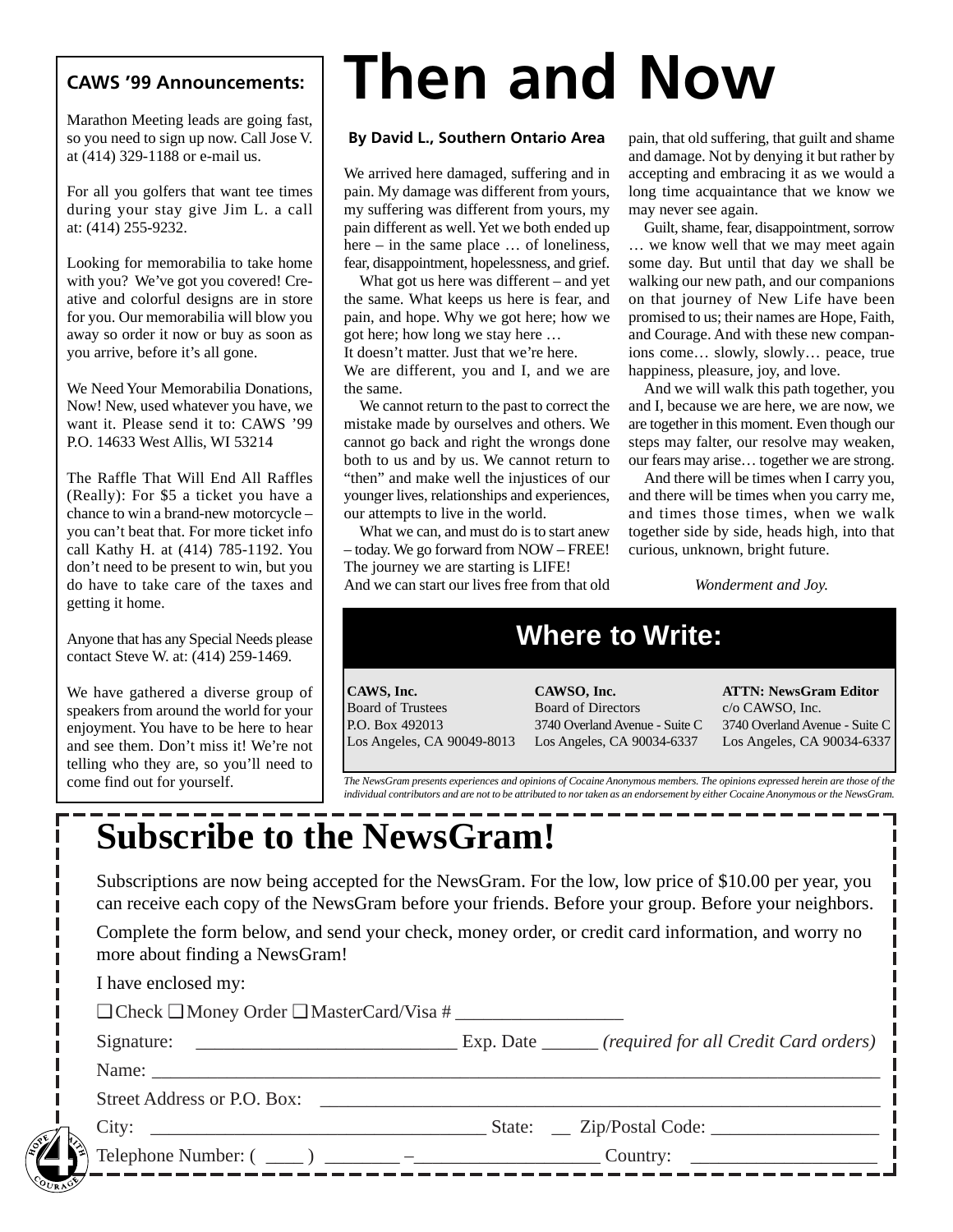# **MILWAUKEE '99 "THE WORLD CONVENTION"**

Milwaukee is ready for the world, is the world ready for Milwaukee???

And do we have a spiritual, fun and rewarding convention in store for you. So get out your checkbook, write that check and leave your worries behind because on Thursday May 27, 1999 the party begins. Here are just a few of the many excellent activities we have planned for you.

- ➣ "Frozen Custard" Social–10 times creamier and tastier than ice cream.
- ► Friday Morning Golf Outing only \$45 with cart and lunch!!!!!!!!!!!!!

## **FREE FRIDAY FREE FRIDAY FREE FRIDAY**

That's right, all you have to do is register before April fools day and if you don't you are a fool!!!! By registering before April 1 you get the DJ Dance and The Play free free free. Oh, you ask, what's The Play? I'll tell you. It is Alice in Wonderland: A Journey to Recovery. It is a full stage production the CA world has never seen before. You will not want to miss it. Full of humor that will make you laugh the night away.

## **PLUS PLUS PLUS PLUS PLUS PLUS PLUS**

We are throwing a FREE Friday Night Welcome Reception, Hors d'oeuvres, Fun and Fellowship. I hope you're not tired we've just begun.

## **SATURDAY SATURDAY SATURDAY SATURDAY**

- ➣ Boat Party and Cruising the World famous Lake Michigan, lunch & DJ included.
- $\geq$  Comedy, sobriety style!! Can't beat it!!!
- ➣ Live Blues, Jim L. The VERY BEST in Milwaukee for your listening pleasure.

## **SUNDAY SUNDAY SUNDAY SUNDAY SUNDAY**

- ➣ The annual Fun Run/Walk throughout the streets and the wonderful Milwaukee lakefront.
- ➣ Sobriety Picnic, it's going to be a JAM!!! Come one come all. Food, Fun, Volleyball, Music, Magicians and a Speaker are all waiting for you.
- $\geq$  Sunday Night is Live Music playing a mix to dance the night away.

## **Questions???**

**Call: Kelly B. (414) 365-3565 or Tony D. (414) 332-4249** 

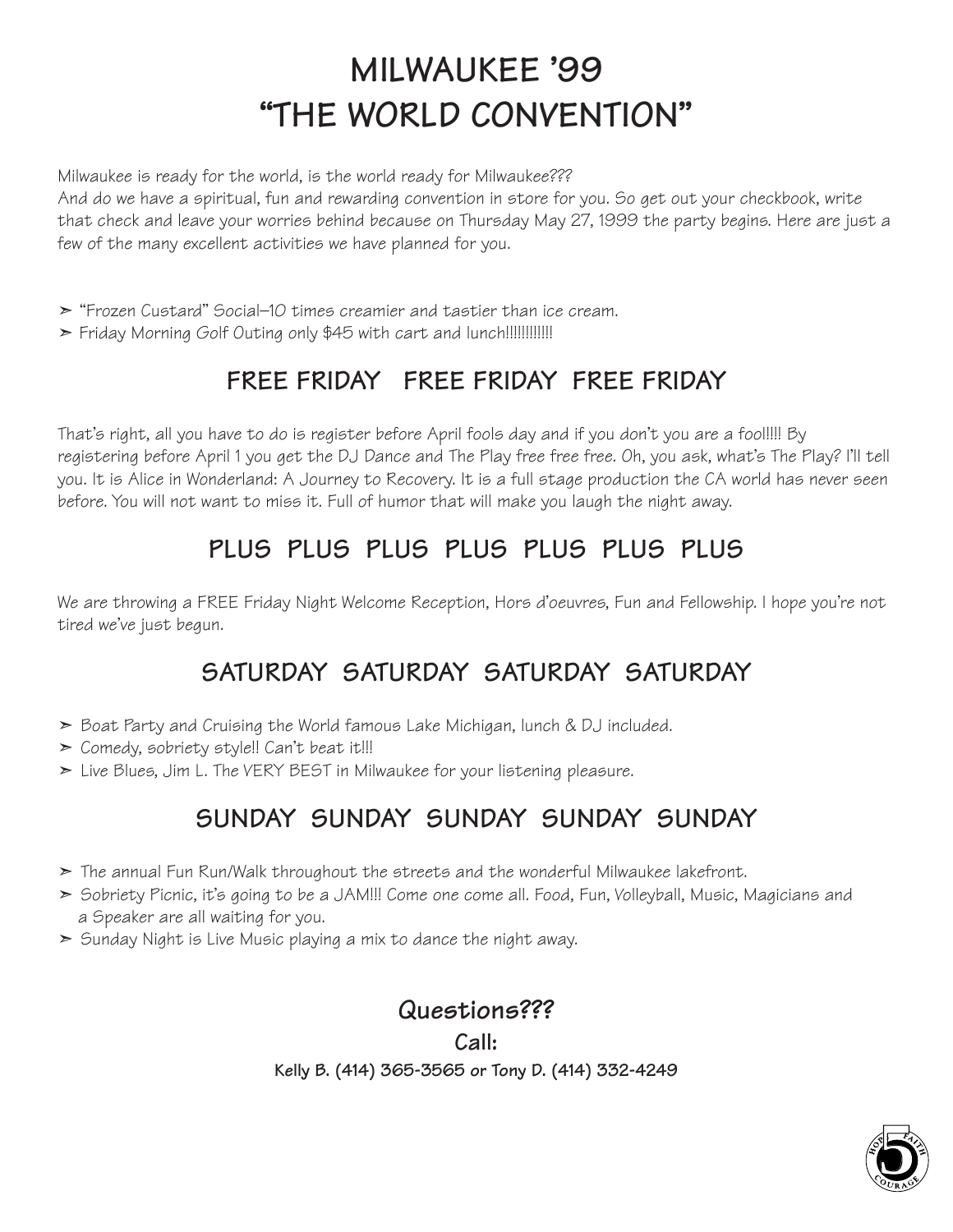# **Unity Corner The Twelve Traditions Helped Save My Life**

### **By Brian S., North Hollywood, CA**

Today I can freely admit that I am a cocaine addict. But in the beginning I couldn't let anyone know. As a matter of fact, I wouldn't let *anyone* know *anything* about me. I used to hide from the world. Eventually my addiction got so bad that I could only use when I was completely alone, driving in my car. I couldn't even stop to take a hit: driving with my knees, so I could use while speeding down the highway, became routine for me.

Of course fear – of crashing, killing someone, being arrested or being jumped and attacked – went with me everywhere. It wasn't until I was seriously considering taking my own life by deliberate suicide that I had my moment of clarity. Thanks to this miracle, and a few others, my life was saved.

Let me explain further. When my life became completely unmanageable, I finally realized that I needed to make some kind of drastic change if I wanted to continue living. You see, when I was much younger my friends and I had been arrested many times, and the court made us attend twelve step meetings. If, God forbid, those meetings

had not been there, if they hadn't been listed in a meeting directory, if the members refused to accept my race or religion, I wouldn't have heard the message of recovery. Without those meetings, the seed wouldn't have been planted which later grew into the tree of my new, sober life. I truly thank God for Cocaine Anonymous, Unity, and the Twelve Traditions.

I realize now just how important those Traditions have been in allowing me to receive the gift of recovery. If our common welfare didn't come first, there could be no personal recovery (see Tradition One). Imagine what could happen if any of our fellow addicts were our ultimate authority, and were having a bad day, instead of a loving God acting through our group conscience (see Tradition Two). And thank God that the only requirement for CA membership is a desire to stop using (see Tradition Three).

I don't know about you but I couldn't even fulfill my own list of requirements for membership (if I were to write them), let alone someone else's. I could never have become a member of Cocaine Anonymous without Tradition Three.

These are just the first three of Twelve Traditions that have been vital to my



recovery. All of our Traditions exist as guidelines to unify our cherished, life saving program. They are not merely suggestions; they are Traditions that ensure our ability as a fellowship to continue to carry the message of recovery.

As our recovery texts explain, a CA member has to conform to spiritual principles. If he deviates too far, the penalty is sure and swift:

*He sickens and dies.*

## **FOLLY** *It's another Sunday & everyone is lined up to catch part of themselves All week climbing up & down inside*

*slapping God on the back as He laughed at our folly*

*So here we are as we look at each other & wonder which one of us will come back down looking like God laughing*

*I believe in magic with a soft up & down rhythm like breath & the Sun coming up & going down* 

*OK*

*now I'm ready for the climb back up & the laughter of God*

*Frank T. R., Los Angeles, CA*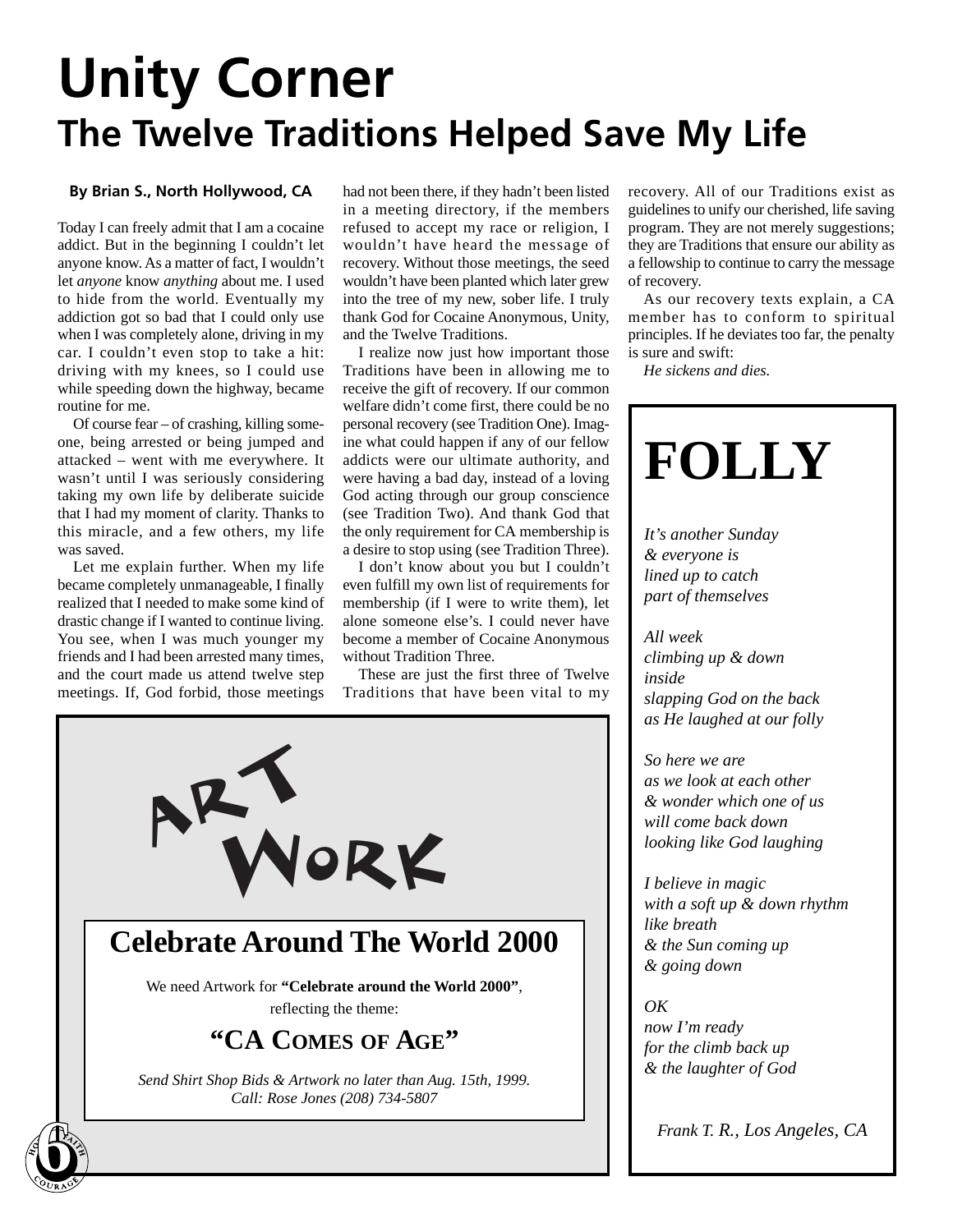## **H&I CORNER The Next Right Thing**

### **By Ken M., Birmingham, AL**

A friend of mine was a resident at a rehabilitation center run by a well-known charitable organization. When he called and told me that the director of the center wanted a CA meeting, I knew this was an opportunity to practice Step Twelve. I understood "carry the message" to mean just that, so when I was asked it certainly seemed the "next right thing" to do.

I took a sponsee to our first appointment with the director of the rehab center. I told my sponsee that it would be good for him, but actually it also helped me to overcome my fear. We went over our suggested guidelines with the program director and asked if he had any changes or requests. "Just show up & tell your stories," he said, "they're dying here."

We entered as a panel of four, and found that we would be speaking to a crowd of 65 residents who suffered from the same disease as we did. I prayed (silently, to myself) and we prayed together. We went down the line and briefly told our stories. We did our best and stayed out of any potential controversy. We were there to help if we could, and to tell the residents what worked for us.

Earlier in recovery, I had learned that "gratitude is an attitude, I choose to be grateful." What better way to show my gratitude than to give back what had been so freely given to me, and here were people choosing to hear us rather than going somewhere else. As the meeting ended most of the residents rushed out of the room, but a few stuck around to thank us. And several of these men asked, "Are you coming back?" Smiling and feeling very blessed, we said "Yes."

You know, when I was using cocaine I always said "MORE". But today, feeling useful and being of service does it for me. Isn't your recovery worth sharing?

*GET A NEW HIGH FROM H & I!*

## **ZANNY THE** NewsGram Articles (And Ideas)

The people who put the NewsGram together cannot do this by themselves. We need your help. If you examine the reports from other fellowships like ours, you will see that subscriptions to monthly or quarterly publications play a large part in their financial structure. Should we try to turn the NewsGram into a "Grapevine" or "Forum"? What other thoughts do you have that might help the NewsGram become more of the vital channel of communication and unity that such a publication should be?

All of you have experiences worth sharing. Those of us on the NewsGram editorial committee have never noticed any shortage of opinions at the meetings we attend. Please let us know what is happening in your life, meeting, Area, District, or Region. Consider sharing your personal experience working one of the Steps, Traditions, Concepts or Principles of Cocaine Anonymous. When we share our Hope, Faith and Courage, we benefit ourselves and others. If you have any ideas or comments please send them to Steve E. at the Office or e-mail Steve at CAWSO@ca.org. Please feel free to make suggestions, send comments, praise or touching experiences. By all means, please participate. This publication belongs to the entire fellowship of CA, and that means you. With your help, we are confident that there will be exciting changes to come in future issues of the NewsGram.

## **Chips and Literature…**

collectively. We appreciate you dedication to service and the contribution you make to Cocaine Anonymous as a whole, it is tremendous.

Starter Kits are available free of charge to anyone who wishes to start a new CA meeting. Simply contact the WSO and request a kit. These orders are also processed with a 5 working day turnaround. Starter Kits are the vehicles by which our organization grows as we bring meetings to new Areas. If you have any questions regarding the chip and literature orders processing that have not been addressed in this article, please feel free to contact us here at the CA World Service Office.

We look forward to seeing many of you at CAWS '99 Convention in Milwaukee Wisconsin during Memorial Day Weekend.

In love and service: Your 8th Tradition Special Workers … the CA World Service Office Staff.

## **Visit us in CyberSpace The Cocaine Anonymous World Service Home Page is available at:**

## **http://www.ca.org**

**You can e-mail us at: cawso@ca.org**

# *continued from page 1* **HONESTY**

**By Lilline D., Los Angeles, CA**

Honesty has many rewards, but the one I cherish most is the inner peace I experience as a result of being honest with myself and others.

I happen to be my own worst critic. Therefore, being honest with myself regarding the actual events that occurred without blame or the earnestness and sincerity with which I took a particular action softens my judgmental attitude and allows me to honor my truth and myself. I've found that being honest with others takes courage. Courage to stand firmly and support my belief as it has been shaped by my life's experience, rather than allowing the pressure of what others might want or think influence me.

Sobriety has enabled me to enjoy more honesty than ever before in my life. Before getting sober, my drinking and using cocaine required me to entangle myself in a humiliating mass of "barredwire lies" to cover up my self-destructive behavior. What a freedom it is to live a program of honesty as a sober woman in Cocaine Anonymous.